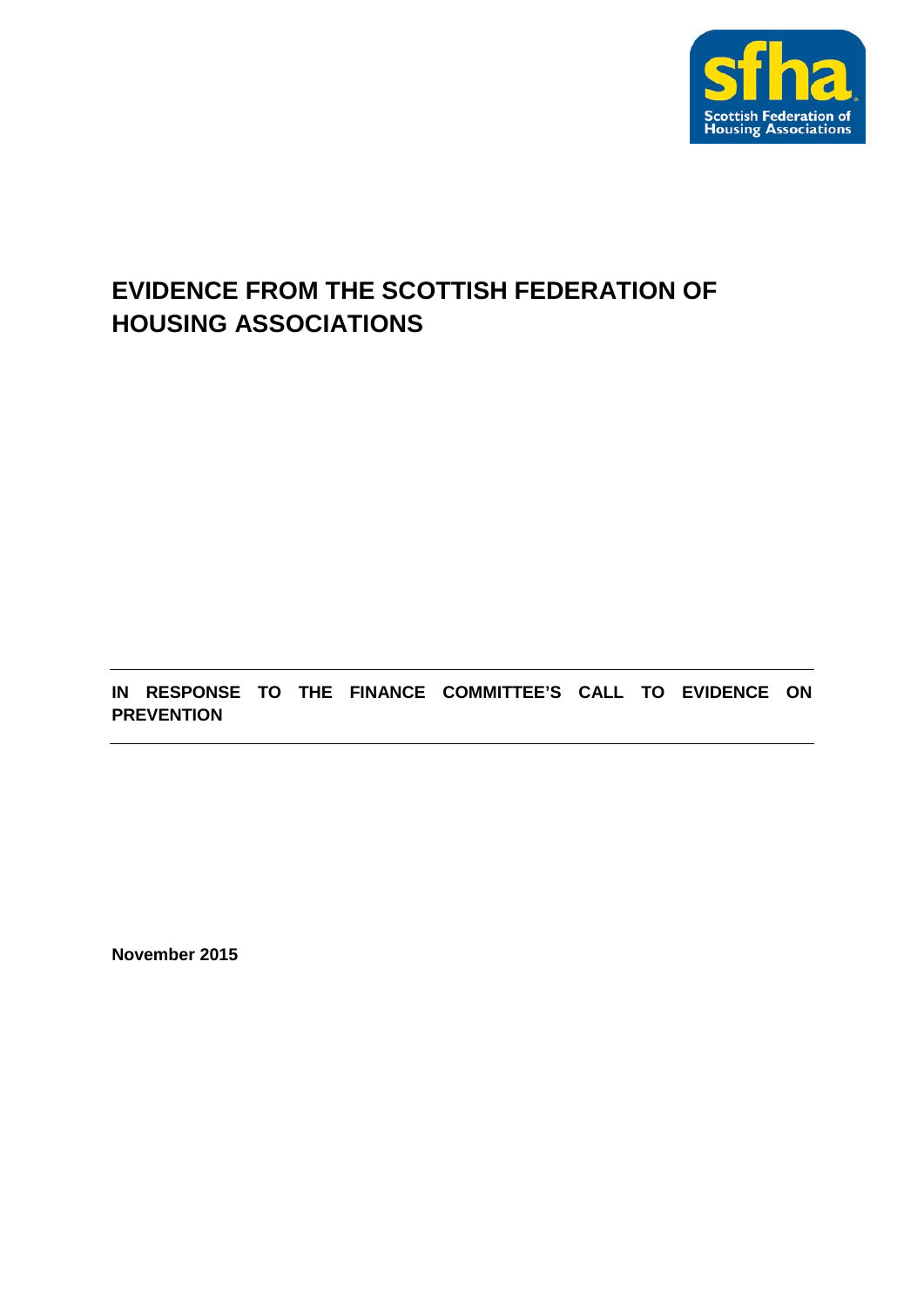### **1. Headline Points**

- 1.1. The housing and services that housing associations provide to their tenants constitute a preventative service, particularly but not exclusively in the area of health and social care.
- 1.2. This fact remains little understood and housing remains a 'Cinderella service' in the minds of too many public service planners, commissioners and policy makers.
- 1.3. We use health and social care as our main example of prevention as it is a key area where the potential for prevention remains strongest.
- 1.4. Housing and these services can prevent i) poor mental and physical health outcomes for people and they can prevent ii) unnecessary spending by other public services in terms of both current and future demand.
- 1.5. Funding for such preventative services has been, for some time, and remains, piecemeal, short term, time bound and inadequate.
- 1.6. Such services traditionally demonstrate efficacy via user testimony that they have prevented, for example, poor mental health or inactivity leading to physical problems. This is accepted by some funders but generally those who fund on the basis noted above.
- 1.7. Such evidence is not normally taken to be sufficient to demonstrate cash savings to other public services (particularly the NHS) because of changed patterns of service use by cohorts of individuals or by populations. This means that those 'budget-holding' public services do not consider that they have a firm basis for releasing significant amounts of money from their core 'non-preventative' budgets to fund 'preventative services' in perpetuity, as they themselves are funded. This is, in part, because of the way information is and can be shared and the way those services are themselves assessed as successful or otherwise.
- 1.8. Until these budgets are 'unlocked' to fund prevention, and until preventative services have financial parity with the kinds of services that, for example, deal with those in the social care system at 'substantial risk', or those people in need of acute medical care, there will never be the kind of paradigm shift envisioned by the Christie Commission.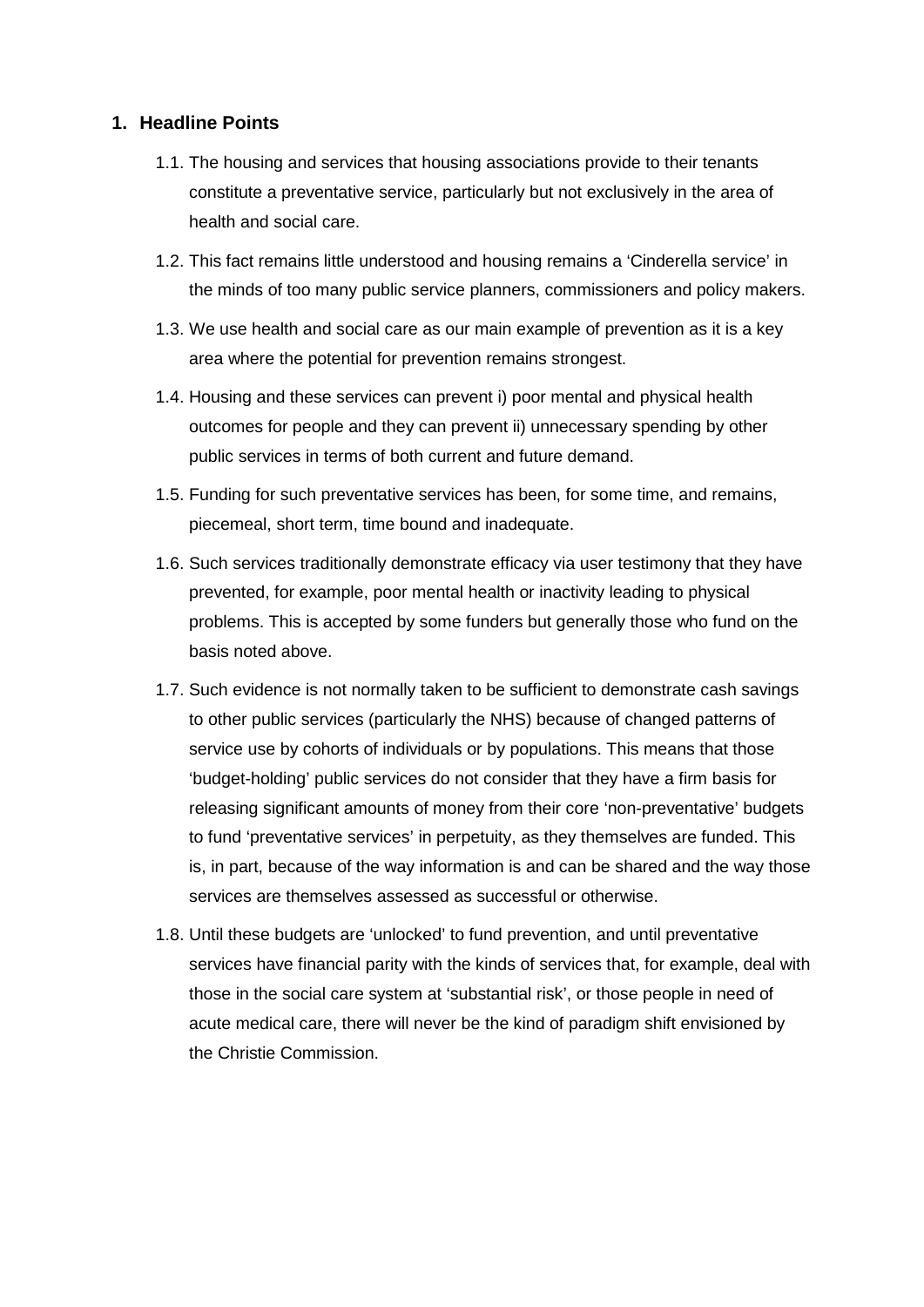### **2. Purpose of Submission**

- 2.1. The SFHA welcomes the invitation from the Scottish Government's Finance Committee to submit written evidence on prevention.
- 2.2. This submission follows the SFHA's previous submissions to the Scottish Parliament's Finance Committee's enquiry into preventative spending in August 2010 and the Scottish Parliament's Commission on the Future Delivery of Public Service's call for evidence in March 2011.
- 2.3. We are committed to fully engage with the Committee to improve the provision of preventative services utilising our housing platform as a key area that can and does provide preventative services across Scotland.

#### **3. Who we are**

- 3.1. The SFHA exists to lead, represent and support housing associations and cooperatives throughout Scotland. There were 160 Registered Social Landlords (RSLs) across Scotland at the start of 2014. Their housing provision ranges across general and specialist need with around 280,000 homes, and over 5,000 places in supported accommodation. They currently add to new supply of housing, mainly for rent to people in need and at rents below market levels.
- 3.2. SFHA is the national voice of housing associations and co-operatives. Our role is to assist and support them to meet a diverse range of housing need, to provide high quality genuinely affordable housing and to develop sustainable communities. To this end, we wish to see Scotland develop a well-functioning housing system that is able to make a significant and effective contribution to tackling poverty, inequality and deprivation across Scotland.
- 3.3. Many housing associations and co-operatives play a prominent role in wider role activity delivering a diverse range of services which contribute towards the 'prevention' agenda, promoting health and wellbeing for tenants and the local community in which they operate, and supporting vulnerable people to lead independent lives.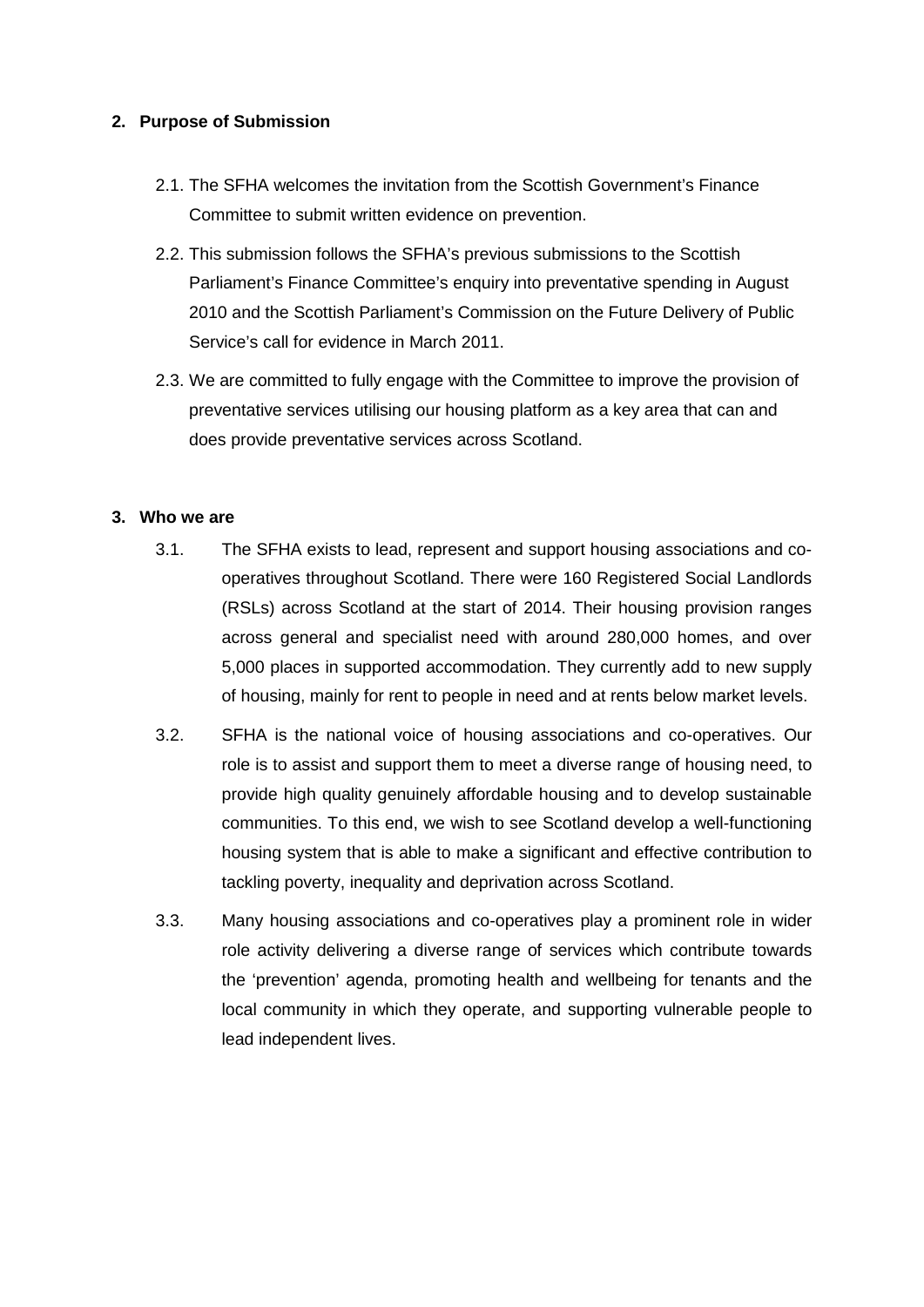- 3.4. Our sector is extremely diverse, with organisations formed from a variety of different circumstances and in varying shapes and sizes. They range from large ex-local authority stock transfer organisations with tens of thousands of properties to small community controlled organisations owning a couple of hundred homes.
- 3.5. As social enterprise, housing associations and co-operatives have much to offer the future of public service delivery, in terms of their capacity, experience and connection with their local communities.

## **Position on Preventative Spend**

- 3.6. The SFHA has argued for many years that Scotland must look to embed a preventative spending ethos into the way public services are structured and in terms of budget prioritisation and allocation.
- 3.7. While the SFHA welcomes the importance the Scottish Government places on the provision of affordable housing, in recent years the funding and priority given to housing has not been as high as one might have expected given the Government's stated intentions in its 2020 Vision for Health and Social Care<sup>[1](#page-3-0)</sup> and Strategic Approach for Homes Fit for the [2](#page-3-1)1<sup>st</sup> Century.<sup>2</sup> Until affordable housing is placed at the very centre of public service planning, public service provision will remain more costly and less effective than it could otherwise be.
- 3.8. Housing associations and co-operatives have had a transformational impact across Scotland over the past four decades, delivering lasting positive outcomes for people and communities, and undoubtedly have contributed to a substantial amount of prevention in terms of spending on health and on community justice interventions over the years.
- 3.9. In 2011, SFHA highlighted that the Scottish public sector needs to undergo a 'paradigm shift' to move the emphasis of spending priorities away from expensive 'crisis response' models of provision towards more 'early intervention' preventative services. We argued that this required not only changes in how we deliver public services, but also how the Scottish public think about public services.

<span id="page-3-1"></span><span id="page-3-0"></span> $1$  NHS Scotland, A Route Map to the 2020 Vision for Health and Social Care, http://www.gov.scot/Resource/0042/00423188.pdf<br>
<sup>2</sup> Scottish Government, Homes Fit for the 21<sup>st</sup> Century <http://www.gov.scot/Publications/2011/02/03132933/2>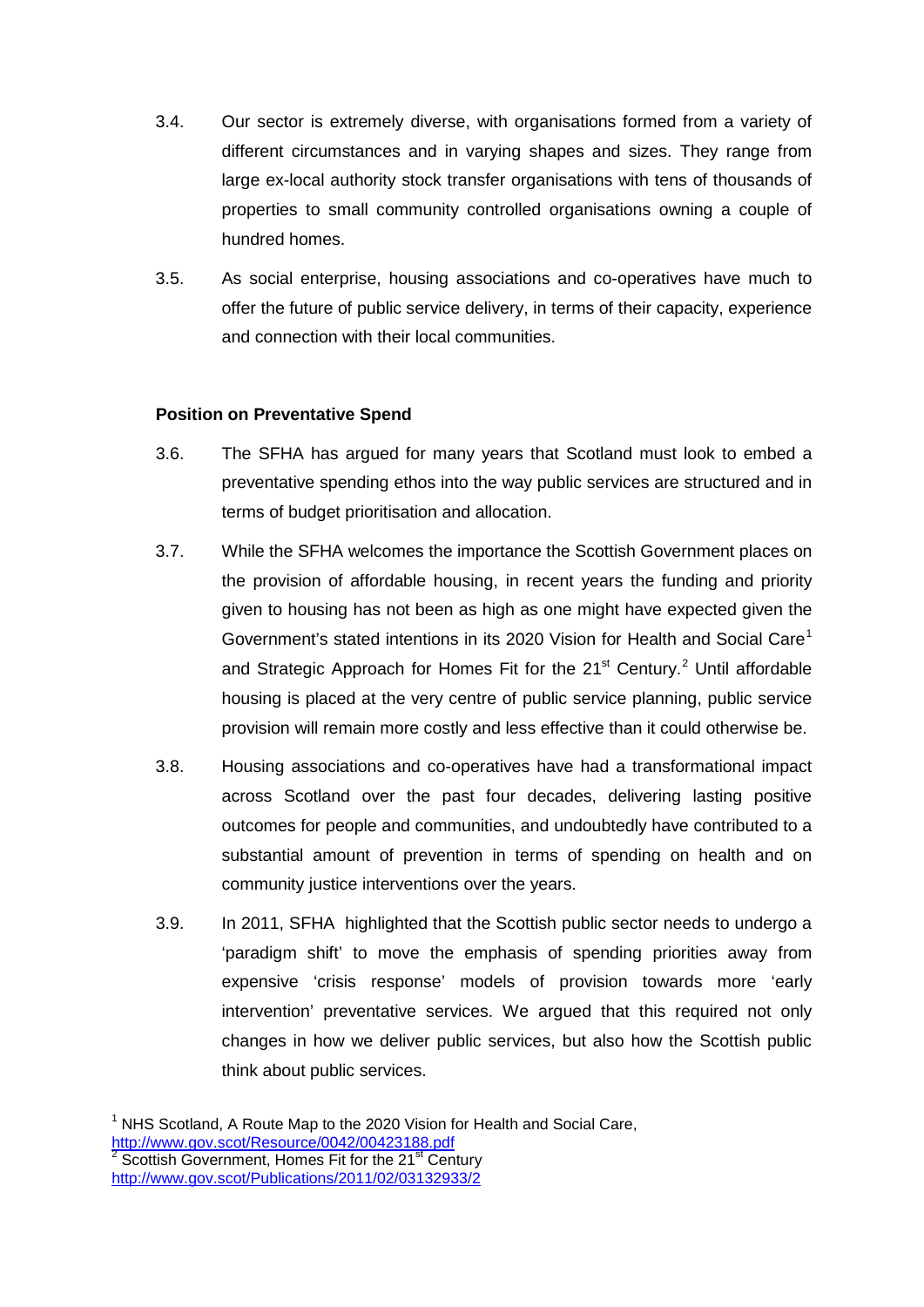3.10. However, it is evident that the required 'paradigm shift' has still not taken place. This evidence answers some of the questions set out by the Finance Committee as to why that might be the case.

# **4. What are the main barriers to change and how to address them to accelerate the rate of progress?"**

4.1. Experience reported by our Members highlights a number of key barriers:

Scale of Change

- 4.2. The kind of paradigm shift required to deliver the objectives is starkly outlined in the highly ambitious Christie Commission report. The statutory organisations responsible for leading this necessary change in health and social care – local authorities and the NHS – start this journey from a different paradigm that has grown up over decades. This could take a great deal of time to change.
- 4.3. Getting large statutory bodies like local authorities and the NHS to work with each other can be challenging, getting them to work with the third and independent sectors can sometimes be more challenging still. A voluntary organisation that works with our members spoke of the Change Fund partnership as an example of this. The vision for this partnership was that it would enable all interested parties to design an approach to health and social work, however, this engagement was not realised. The plans were written by the NHS and the local authority and the third sector parties were invited to sign.
- 4.4. Strong, courageous and visionary leadership is required to effect such massive change. Such leadership is not always clearly in evidence.
- 4.5. Many housing associations have had experience of leading change as the funding and legislative environments have changed. They can and would wish to offer their substantial skills and experience to Health & Social Care Partnerships (HSCPs) whether through the Integration Joint Boards as per the Public Bodies (Joint Working) (Scotland) Act 2014 or otherwise.
- 4.6. The Scottish Government needs to make a concerted effort to cultivate and support the leaders who will guide us through this generational project, and RSLs are well placed to participate in this process. See Annex A.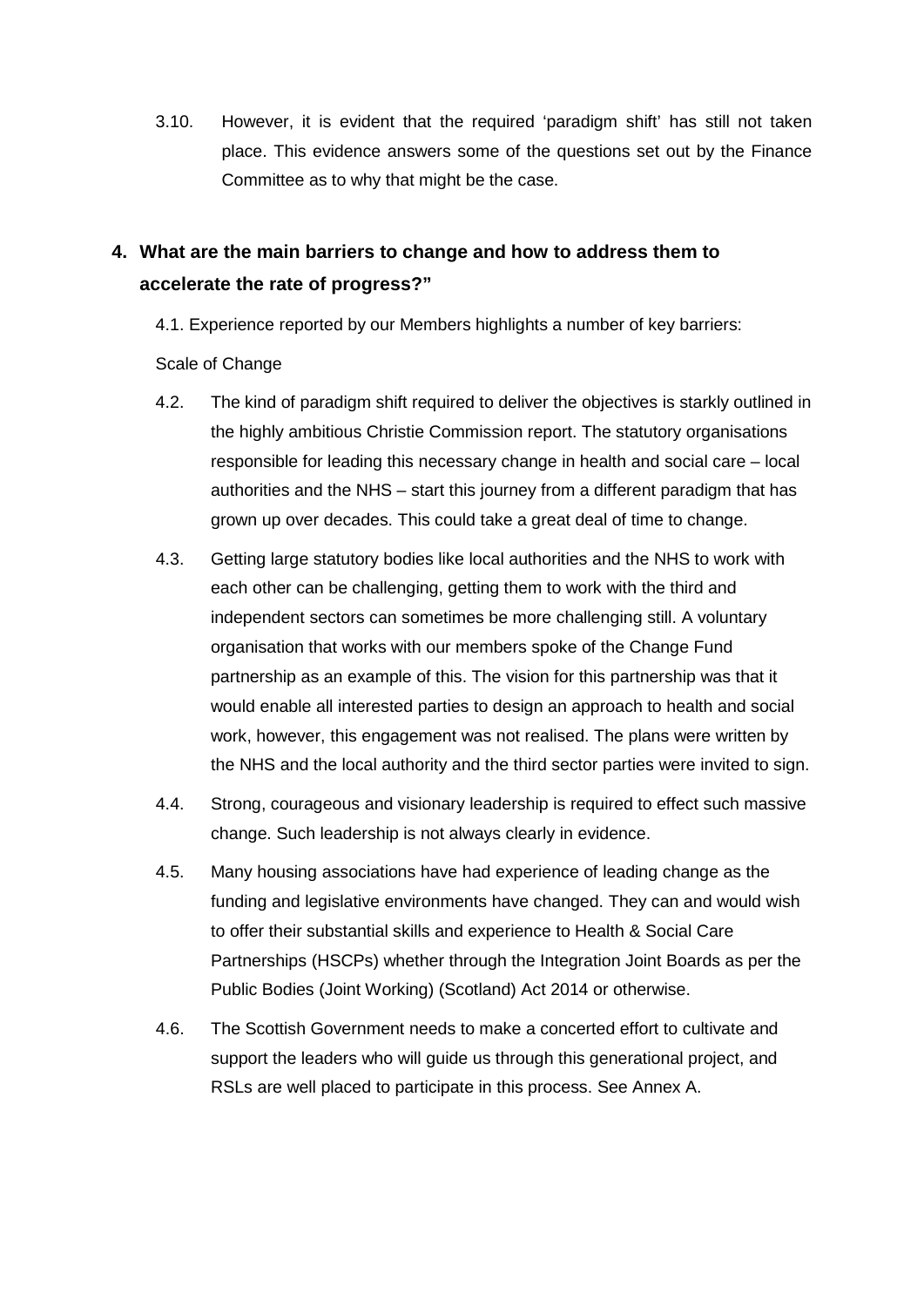- 4.7. Housing associations and co-operatives supply a "can do" attitude to public service delivery and have significant financial, human and institutional capacity to bring to the table, as well having a valuable 'reach' into communities across Scotland.
- 4.8. The scale of change required is great, and it may not be achieved in five or even ten years; it may take a generation. However, milestones need to be identified and made visible, and the change process needs to be managed and achievable.

## Competing Forces

- 4.9. The Christie Commission objectives were almost universally accepted in principle, but since the publication of the Christie report , a number of other equally as pressing issues have emerged, frustrating the pace of change, for example:
	- Budget cuts
	- Council tax freeze
	- Integration of services through Integrated Joint Boards
- 4.10. Delivering Christie has become just one agenda in many.
- 4.11. All of this risks creating a highly conflicting and demotivating environment for operational and strategic staff.
- 4.12. There is a tension between the autonomy of local authorities and the need for the Scottish Government to be directive when required. The emergence of 32 HSCPs, with 32 different ways of doing things does not necessarily allow a joined up approach and can frustrate the sharing of best practice. It is also frustrating for service providers operating nationally such as specialist housing associations who operate across multiple areas. Annex B notes some key concerns of Registered Social Landlords about Health and Social Care Integration.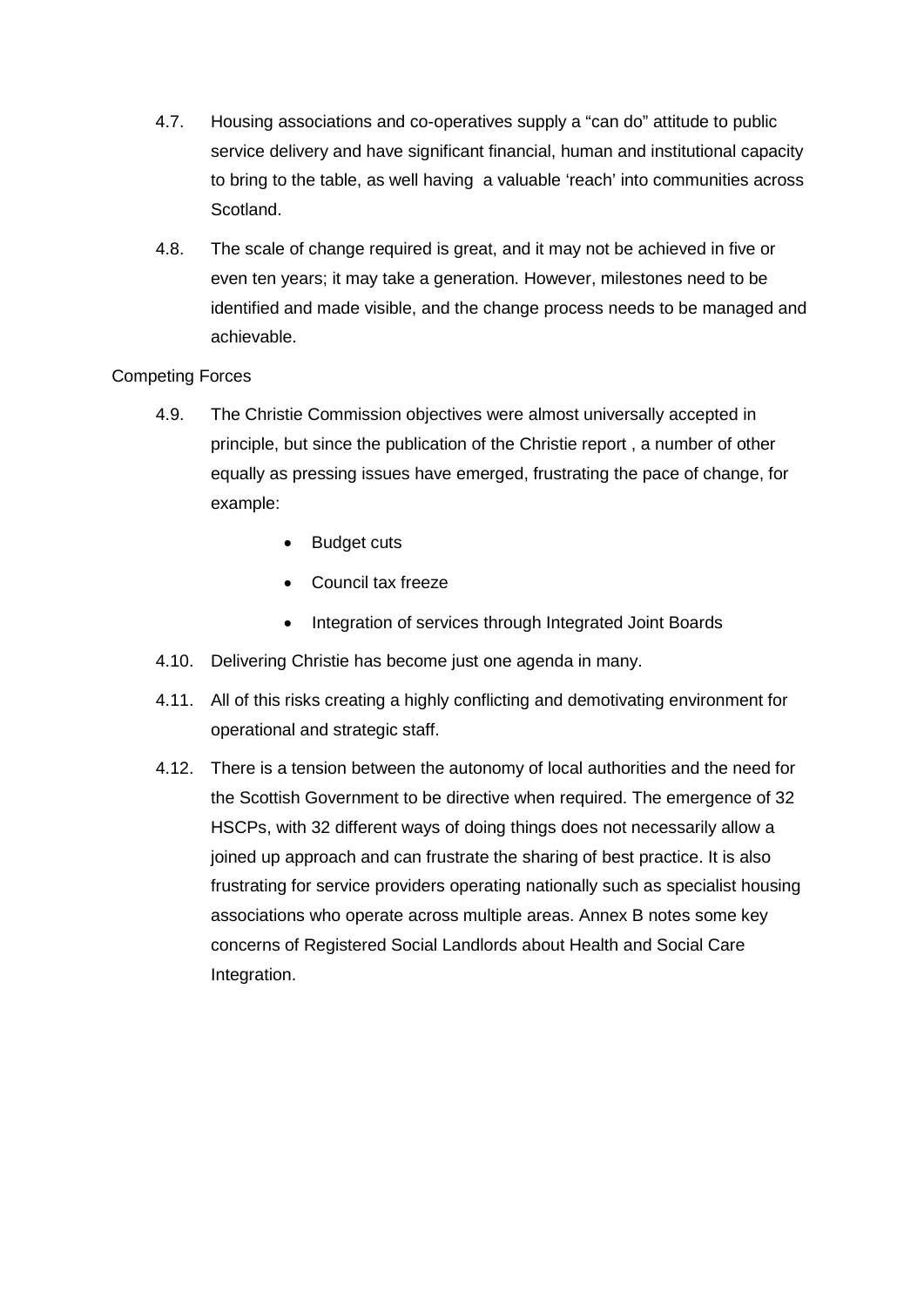- 4.13. An example of this tension was reported by a voluntary organisation that works with our members when one of their preventative services was closed by the local authority. The organisation and their clients protested to the Scottish Government who were unable to intervene in the council's decision, despite the service being perfectly aligned with the statement in the Government's 2020 Vision that "by 2020 everyone is able to live longer healthier lives at home, or in a homely setting."
- 4.14. It is important that the goals of 'Christie' and other reform agendas serve as rallying force to inspire and lead action and change the way all services are run and not as one more 'extra' thing to do on top of whatever else is being done.

Delivering Change / Delivering Operational Requirements

4.15. When any change process is apparently overlaid on top of the need to deliver a high level of service, which may have a statutory basis, particular operating requirements and success criteria which jar with the purported aims of the change agenda, it can often be the case that delivery under the current 'regime' takes precedence in terms of the time and resources available and change is side-lined.

Security of Funding

4.16. A lack of funding in perpetuity to pay for innovative services that can tackle problems at an earlier, easier-to-solve stage rather than at a reactive late stage has emerged as a critical barrier.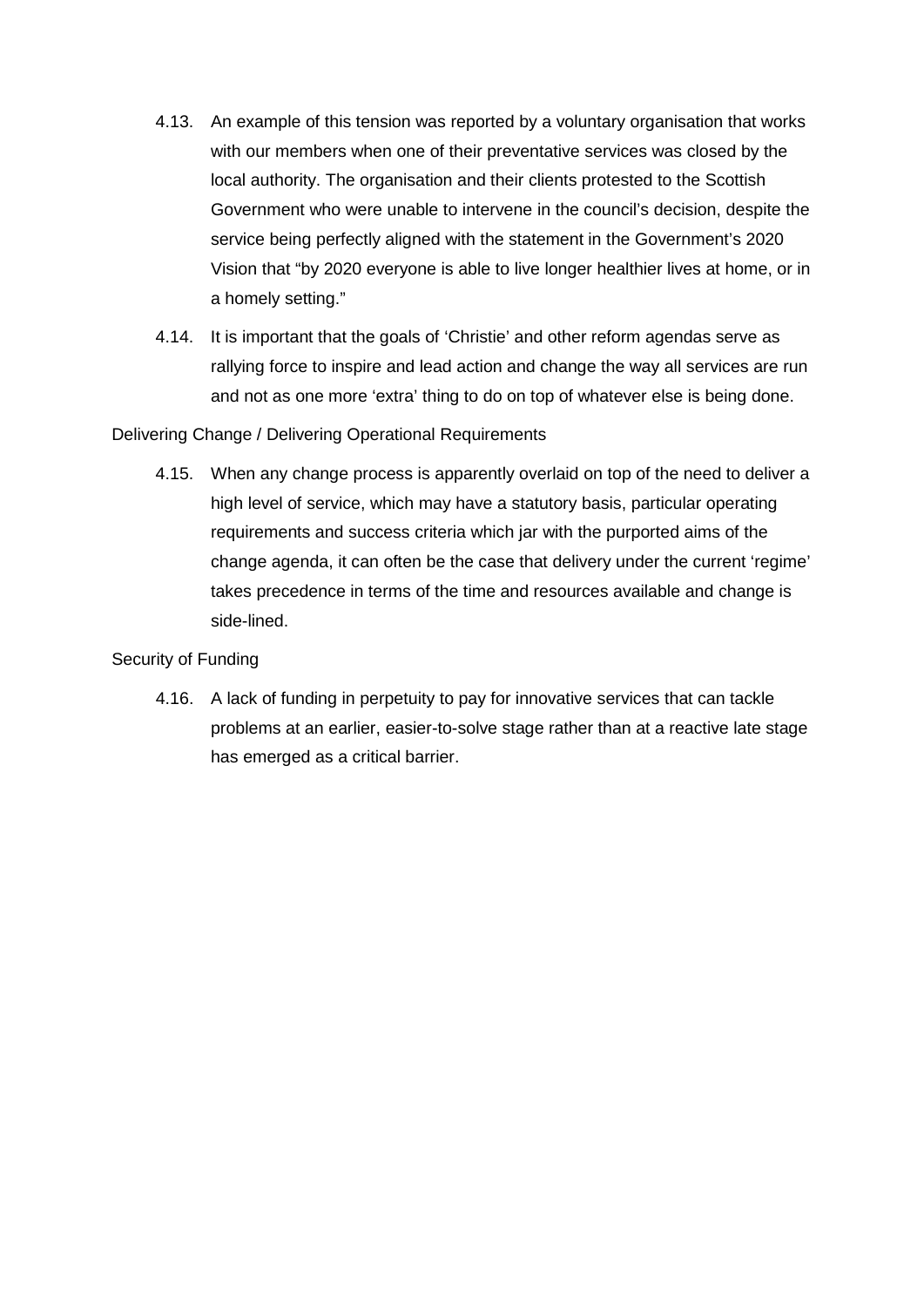- 4.17. This is exacerbated by the apparent desire on the part of some statutory services for third or private sector preventative services (including housing) to demonstrate, with robust evidence, that the services, as well as preventing poor health outcomes *per se*, will also 'prevent' further strain on NHS acute and other systems by reducing the current demand for services by the population they are supporting, as well as any as yet unrealised future demand. Moreover, the data required to provide such evidence (in order in turn to warrant and secure appropriate funding) is not always accessible to the service provider e.g. NHS patient data. If a preventative service cannot show that it is reducing current demand (as opposed to simply preventing a problem which has not yet arisen, even if it is predicted to arise), it is very difficult to argue for the reallocation of funds from the acute and other services that are dealing with very high current demand today by claiming that, if they would only do so, they will have less demand to deal with tomorrow. From the point of view of a manager of an acute service, demand can be such that it can seem as if there is only today and that tomorrow never comes.
- 4.18. Isolation is known to worsen both mental and physical health and its consequences typically require people to ultimately seek help from the council and the NHS. Housing associations, through their wider action role, can link volunteers to befriend at-risk older people and fund social and practical activities such as going shopping. This can result in older people being less isolated, and happier, healthier individuals who are less at risk of requiring intervention from services such as the council or the NHS. When it comes to funding such services, (irrespective of provider) it must either be provided in perpetuity from the centre (i.e. the Scottish Government) as one more essential overall public service or it must be accepted that such services are just as much a part of a properly functioning and economically efficient health and social care service as anything provided by the NHS for those in need of acute care or by local authorities for those at the 'substantial risk' end of the social care spectrum and consequently funded from those budgets.
- 4.19. SFHA has previously highlighted that Scotland measures the value of its public service delivery largely in economic terms and that it should shift to measuring the value in terms of the social and environment impacts as well.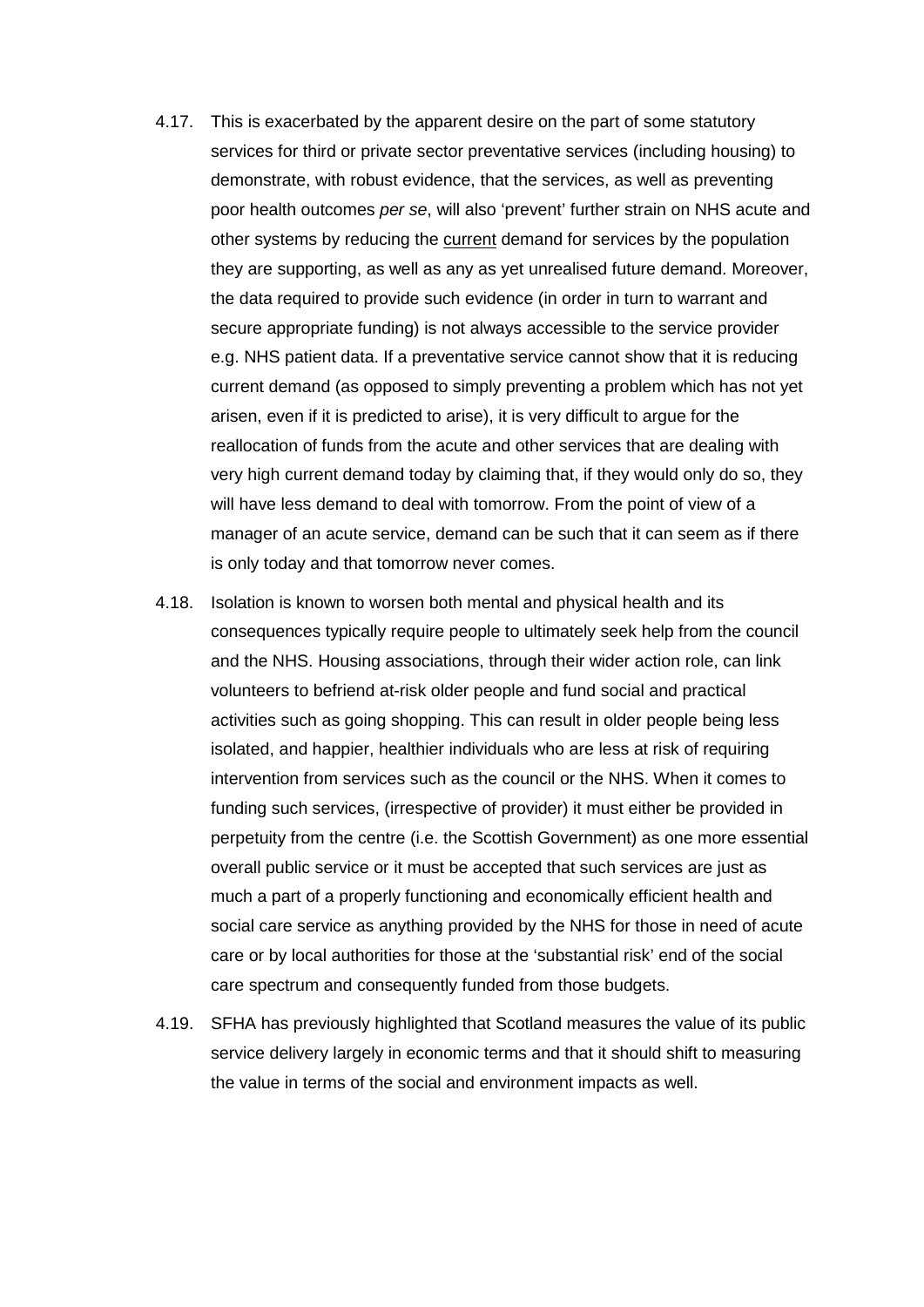- 4.20. SFHA previously called for the mainstreaming of tools such as Social Return on Investment (SROI) or Social Accounting (SA) to enable a more rounded understanding of the full economic and social impact delivered by different services. We consider that such approaches may still have some potential. However, changes to the measurement of public service 'success' have not yet been widely enabled across HSCPs in Scotland, which retain a focus on economic efficiency and on targets that isolate small parts of the health and well-being agenda and of health and social care services and hold them up as indicators for the success or otherwise of the whole . Statutory partners must bear in mind that demonstrating such success will almost certainly require them to not only to accept different kinds of evidence but that, should they require alternative proof of success, they will have to work much more closely with other service providers to share and collect appropriate data in order to do so.
- 4.21. Any national framework designed to measure the successful delivery of outcomes must be consistently implemented and allow for all types of service to be included in it. One example of a system used in Bromford, England is noted below. [3](#page-8-0)
- 4.22. Greater integration of public budgets will assist the funds available to enable preventative care and fund innovative projects.

# **5. What are the main barriers to change and how do we address them in order to accelerate the rate of progress**

- 5.1. Anecdotally, it seems that the argument for change is not gaining sufficient traction 'on the ground'. At least one large voluntary organisation with which our members have connections reports resistance from medical staff to the concept of preventative services, with objections from senior medical staff to even the notion of changes to funding, job roles, services or management arrangements.
- 5.2. Ideas to overcome barriers can be generated by service users who should be kept involved in the creation of new Health and Social Care Integration locality plans.

<span id="page-8-0"></span><sup>3</sup> Bromford, [Social Value Report,](http://www.bromford.co.uk/media/4150424/Social-Value-Report-15.pdf?utm_content=buffere969e&utm_medium=social&utm_source=twitter.com&utm_campaign=buffer) 2015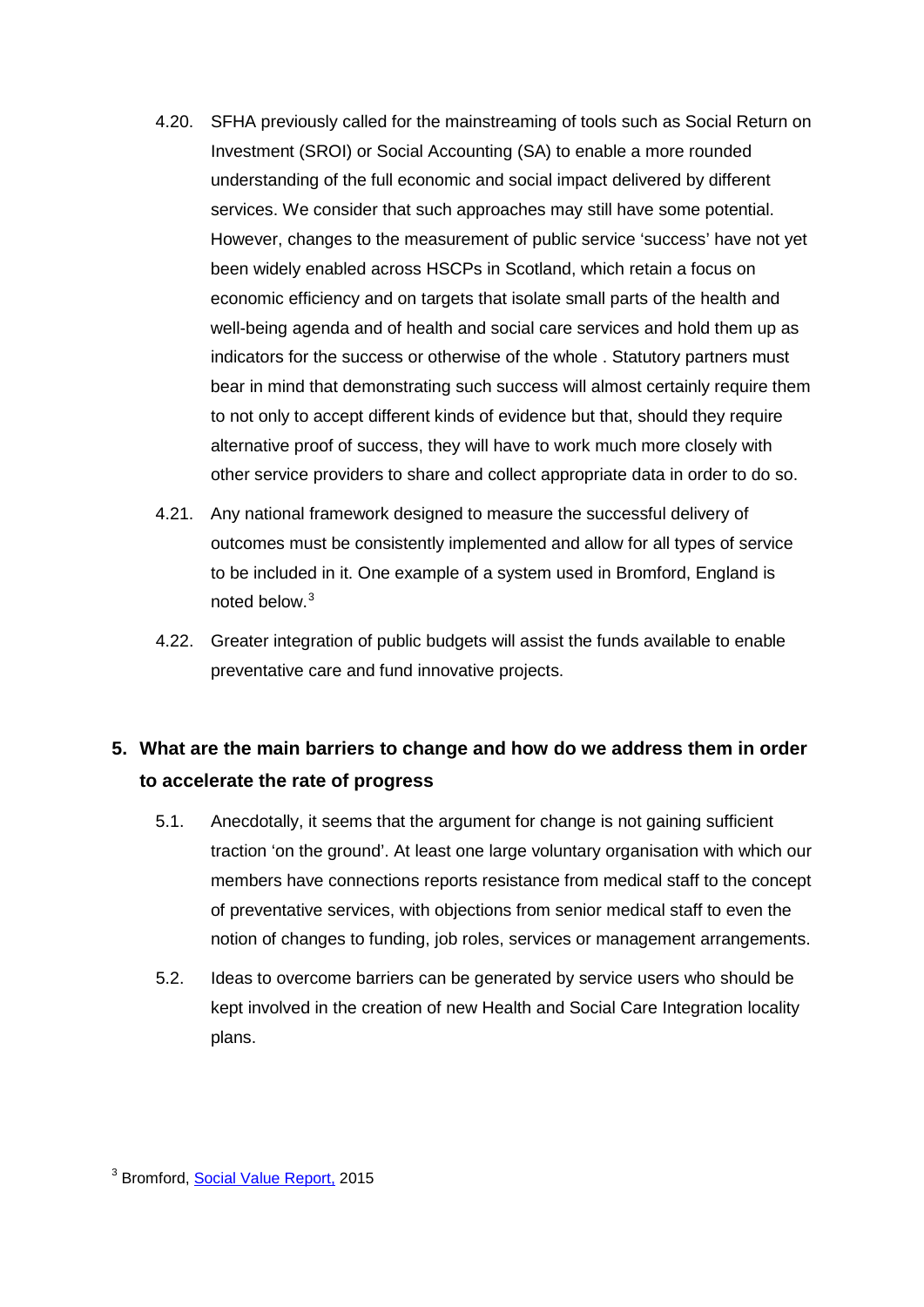# **6. How do we ensure that the necessary culture change and greater levels of integration takes place**

- 6.1. A full range of interested parties particularly housing, third sector and community bodies and groups - must be properly involved in the discussion when forming partnerships both in health and social care and, also, in community planning. It remains to be seen whether the provisions in the Public Bodies (Joint Working) (Scotland) Act 2014 and the Community Empowerment (Scotland ) Act 2015 will have any significant effect on bringing such parties into their attendant processes.
- 6.2. Correspondence with our members has repeatedly flagged the issue of housing providers and other members of the third sector who are able to provide preventative care not being sufficiently or effectively involved in health and social care partnership meetings. See Annex B.
- 6.3. There is a need to consult service users to assist propagating a culture change by enabling the public to develop new ideas and reflect upon any proposed developments in the formation of partnerships. This is aligned with the views in Annex A.
- 6.4. Until the entirety of health and social care budgets locally are pooled, and until community planning partners' better pool their budgets to deliver on jointly agreed outcomes, integration in Scotland will remain unfinished business.

## **7. SFHA views on how to create a culture of innovation**

7.1. When shared intrinsic values are identified and policy is accordingly set, once shared outcomes are agreed and budgets are properly pooled, and when contradictions are overcome, the key to innovation is allowing and enabling greater autonomy to both act and spend at the level required, (based in part of the principal of subsidiarity) throughout staff structures and service user engagement activities, throughout different organisations and groupings so that both staff and service users are enabled to work together to be the agents of change as much as simply deliverers of or participants in someone else's change agenda.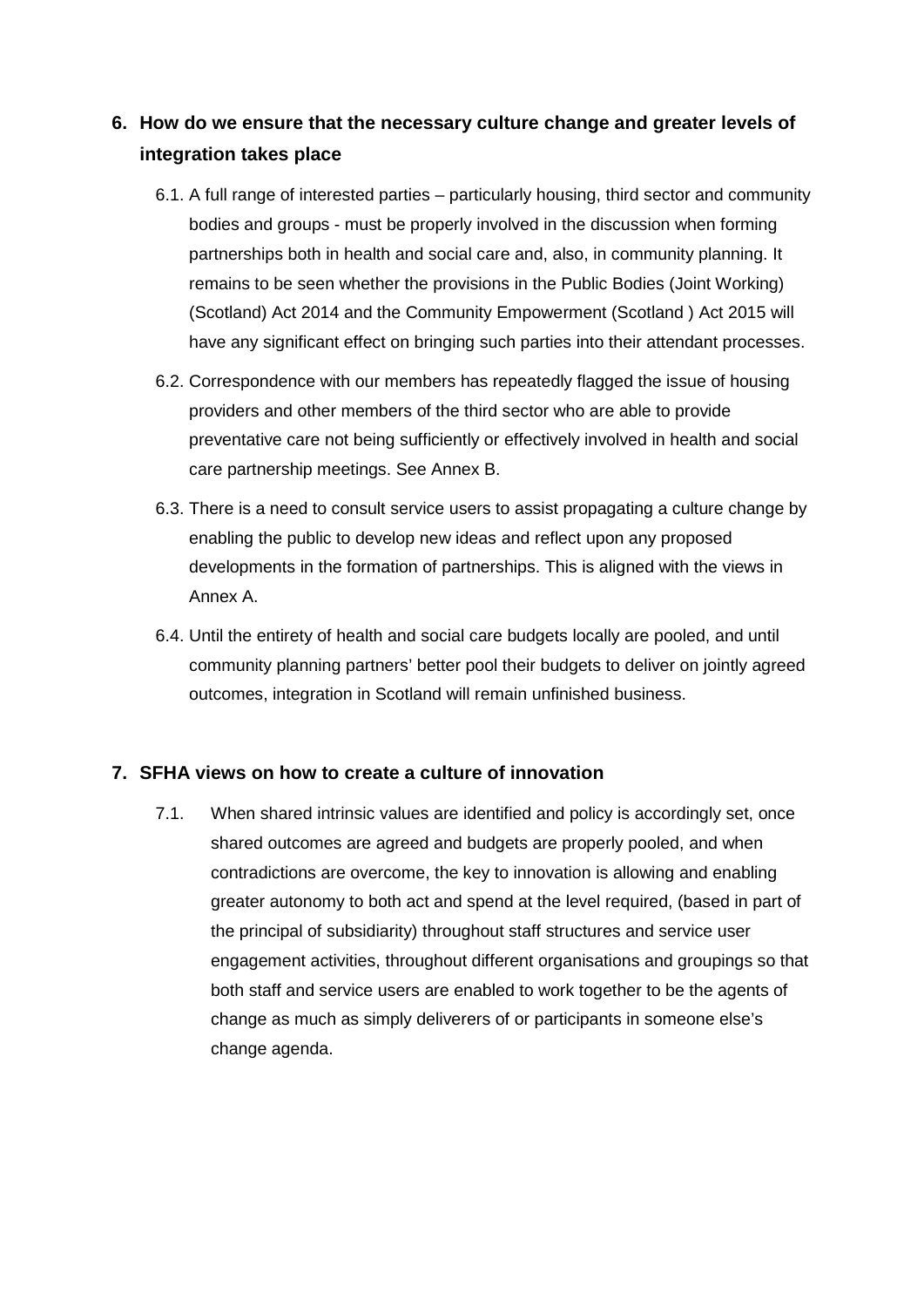- 7.2. Naturally, the change process needs to be carefully planned, and the direction of travel requires to be clearly set out in order to help achieve the above. Only by taking the approach outlined will people feel aligned to the values and approaches required to deliver the change. This has to be at the heart of recruitment. One of the substantial barriers experienced by SFHA members when seeking to effect culture change has been the issue of a misalignment between the change agenda and what some public sector staff are – or feel they are – required to do and deliver and what they are trained to do and deliver. Without this alignment, the culture will not budge but this is not a criticism of staff per se, they, as much as service users, need to be very much at the heart of the process – and properly supported to be there.
- 7.3. It is the SFHA's view that housing associations and co-operatives are at the forefront of innovative thinking and have adopted an influential and preventative role far beyond bricks and mortar. This is valuable experience that can be shared.
- 7.4. Picking up on the example of isolation (noted above); River Clyde Homes is an example of a housing association with innovative services. River Clyde Homes founded an Extra Care Team to sustain wellbeing, sustain relationships and to sustain tenancies. The Extra Care Team, as well as taking on many other projects, targeted tenants aged 75 plus in a [Winter Wellbeing Campaign](http://www.jitscotland.org.uk/example-of-practice/river-clyde-homes-extra-care-team-sustaining-wellbeing-sustaining-relationships-sustaining-tenancies/) to promote early detection of issues or difficulties.
- 7.5. The Winter Wellbeing Campaign distributed and conducted around 750 packs and winter wellbeing checks; of these 50% requested assistance as followed: fuel poverty 33%, repairs 25%, fire safety 18%, aids & adaptions 12%, debts/benefits advice 8%, and future skills 3%.
- 7.6. This initiative accomplished multiple goals, including giving people details of social contact opportunities to prevent isolation and providing information on carers support. The Extra Care Team, in their wider role, was a huge success: in 2014/15 609 new tenancies were created and with a failure rate of a mere 2%, a marked reduction on the previous year before the introduction of the Extra Care Team, this service can clearly seen to be preventative.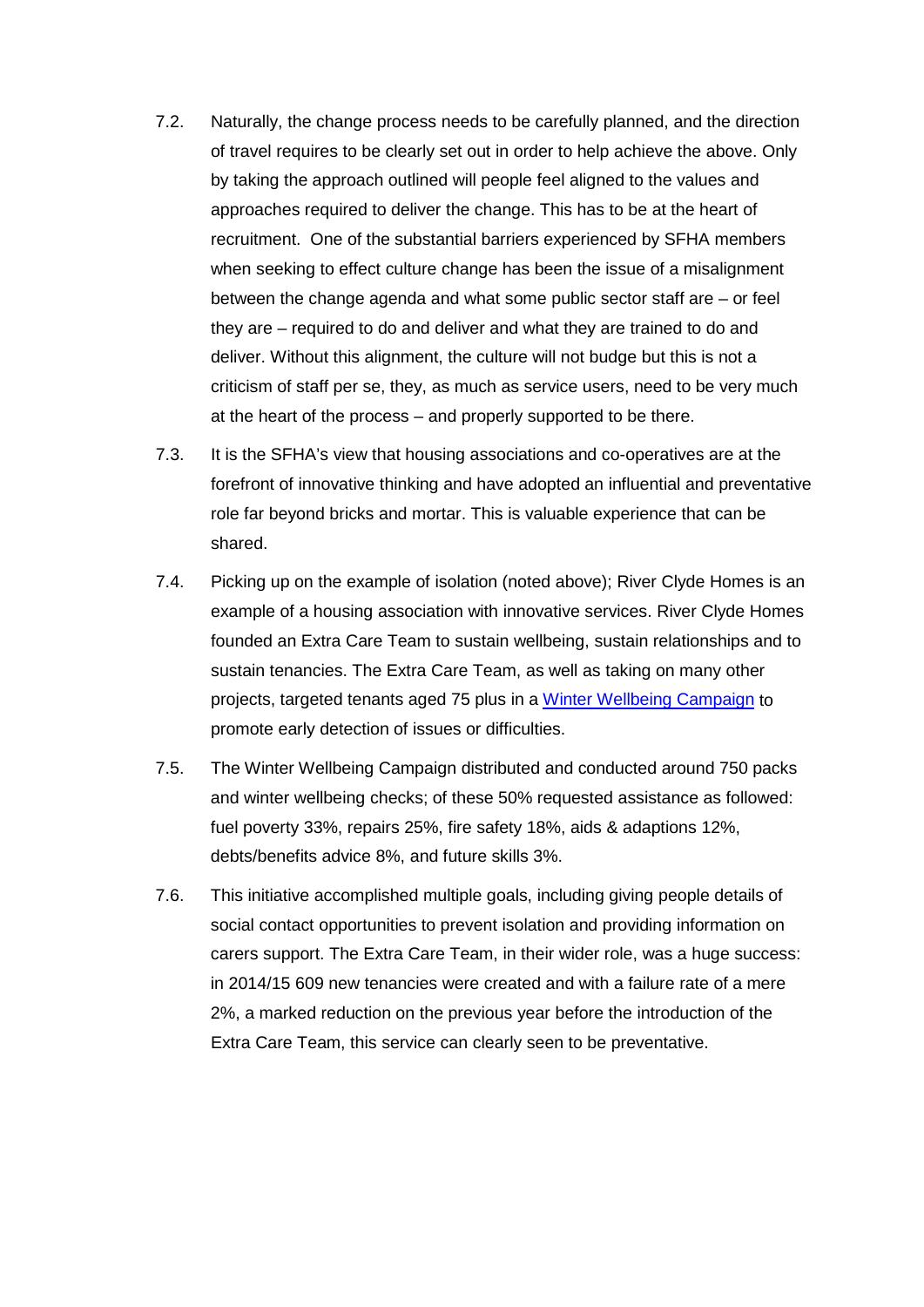- 7.7. Our members suggested that innovation could be cultivated by an improved attitude to risk-taking in creating preventative services, rather than following conventional approaches that are typically risk-averse. This must have the understanding that not every initiative will progress and that funding may be lost with little gain.
- 7.8. Our members contemplated a partnered approach to risk-taking in effort to cushion the potential negative impacts.

# **8. What opportunities does digital technology provide in reforming the delivery of public services towards prevention?**

- 8.1. Based on feedback from some members, SFHA are of the view that digital technology will play a major role in the prevention agenda as well as developing individual and community resilience.
- 8.2. Technology is often an important driver of change and can initiate massive changes in the way in which we live our lives and do our jobs.
- 8.3. Housing associations have often been early adopters of technology to help deliver better services and outcomes for their tenants and communities in which they serve.
- 8.4. Our feedback has suggested that digital technology can enable face-to-face contact through options such as Skype and Facetime rather than moving towards faceless technology.
- 8.5. As well as providing contact, digital technology can be utilised to improve medical diagnostics and harnessed to link up services, agencies and users.

# **9. How should community planning be developed to support service integration and the focus on prevention**

9.1. It is too early to tell what impact the positive measures in the Community Empowerment (Scotland) Act 2015 will have, but it is crucial for senior community planning managers to secure a more robust understanding of what is happening 'on the ground'; for example by taking a more visible approach locally within CPP areas.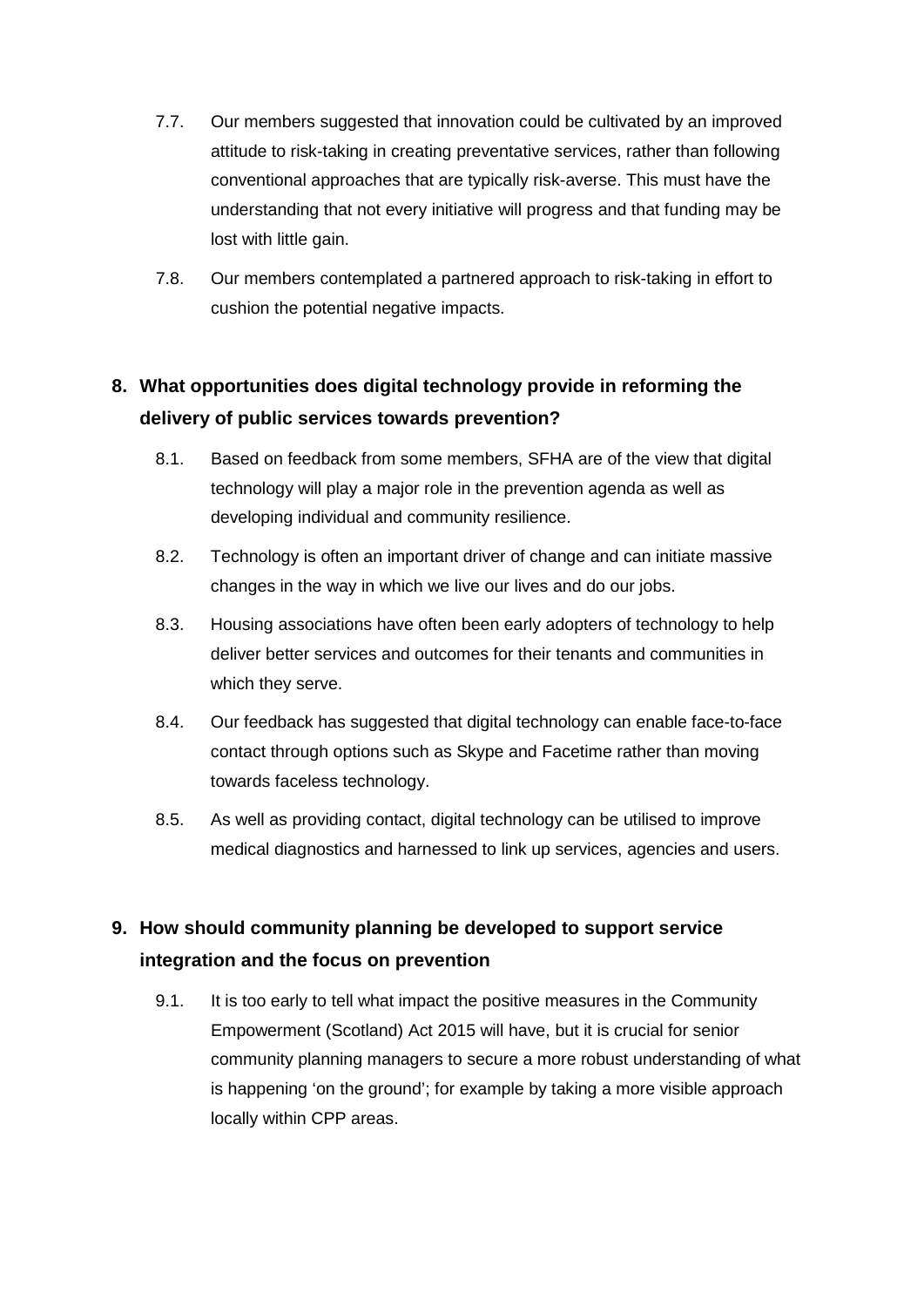9.2. Housing associations and co-operatives across Scotland are close to the tenants and communities they serve, so can facilitate such approaches as well as providing dynamic community services that make a difference to peoples' lives and strengthen community planning at both the development and service delivery stages.

# **10.What lessons can we learn from other countries in delivering a preventative approach**

- 10.1. In the interests of not duplicating information, the SFHA endorses wholeheartedly the submission from the Housing Support Enabling Unit to the Finance Committee in regards to this question.
- 10.2. Furthermore, we draw the Committee's attention to the example of Canada. In Canada, there is momentum for older people to consider their homes like their cars in relation to upkeep. This means that they are encouraged to keep homes in good repair as assets for the future and ensure guttering and boilers are in good condition.

# **11.What are the implications for the provision of public services if the decisive shift to prevention does not take place?**

- 11.1. Citizens will suffer as the need for crisis led intervention increases, but there are fewer resources available to meet demand.
- 11.2. As well as the social and emotional impact, there will be an additional cost to the public purse as services use their limited finances conducting basic firefighting rather than tackling problems at an earlier stage.

## **12.Conclusion**

12.1. Funding for Affordable Housing and associated services provided by housing associations and co-operatives is already a form of preventative spend. But unless affordable housing is at the centre of public service planning, provision will remain more costly and ineffective than it should be.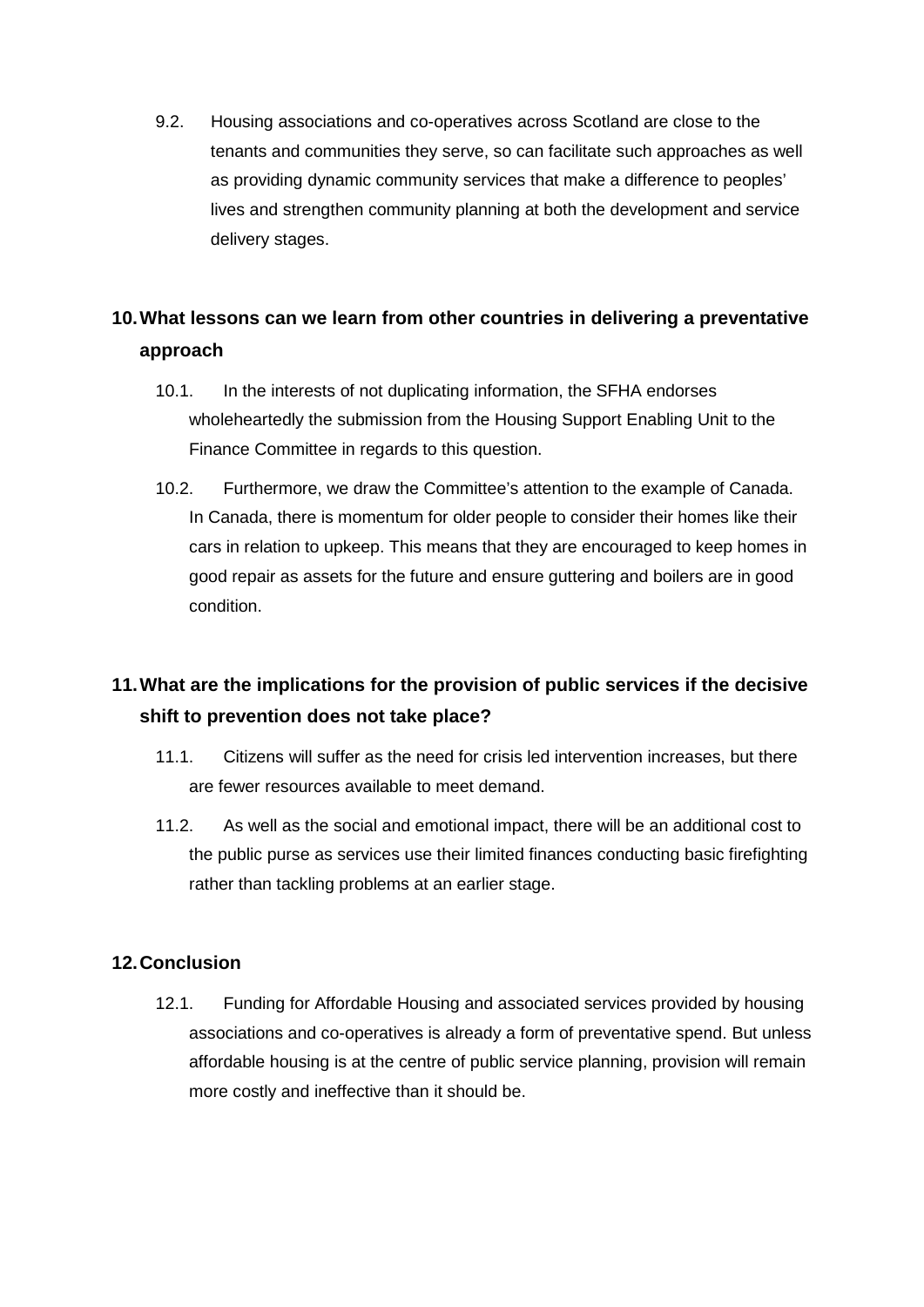- 12.2. The emphasis on preventative services and spending in fact, especially in financial fact, should match in the stated intentions in such Scottish Government policy documents as the 2020 Vision for Health and Social Care and Homes Fit for the 21<sup>st</sup> Century. If this does not happen there will never be the kind of paradigm shift envisioned by the Christie Commission.
- 12.3. Housing associations and co-operatives have a vast amount of experience of effecting change across their organisations to meet the changing needs of the people they serve and to adopt an approach to service that pre-empts and prevents the greatest problems of tenants and communities rather than adopting a more expensive crisis-driven response. This role should be widely recognised and utilised in full to promote the preventative agenda.
- 12.4. The Scottish Government could do more to provide leadership to Health and Social Care Partnerships to adopt not only a financial analysis of public spending, but social and environmental as well.

**CONTACT: POLICY CONTACT:**

Andrew Jackson **Karen Wright** Karen Wright Head of Public Affairs, SFHA Policy Advisor

## **Annexes**

Annex A: Delivering the preventative agenda - the rhetoric and the reality by Andy Todman Annex B: Registered Social Landlord's concerns about Health and Social Care Integration

#### **References:**

Bromford, Social Value Report 2015, available at < [http://www.bromford.co.uk/media/4150424/Social-Value-Report-](http://www.bromford.co.uk/media/4150424/Social-Value-Report-15.pdf?utm_content=buffere969e&utm_medium=social&utm_source=twitter.com&utm_campaign=buffer)[15.pdf?utm\\_content=buffere969e&utm\\_medium=social&utm\\_source=twitter.com&utm\\_camp](http://www.bromford.co.uk/media/4150424/Social-Value-Report-15.pdf?utm_content=buffere969e&utm_medium=social&utm_source=twitter.com&utm_campaign=buffer) [aign=buffer](http://www.bromford.co.uk/media/4150424/Social-Value-Report-15.pdf?utm_content=buffere969e&utm_medium=social&utm_source=twitter.com&utm_campaign=buffer) > [accessed  $3<sup>rd</sup>$  November 2015].

NHS Scotland, A Route Map to the 2020 Vision for Health and Social Care, available at  $\text{chttp://www.gov.scot/Resource/0042/00423188.pdf}$  > [accessed 3<sup>rd</sup> November 2015].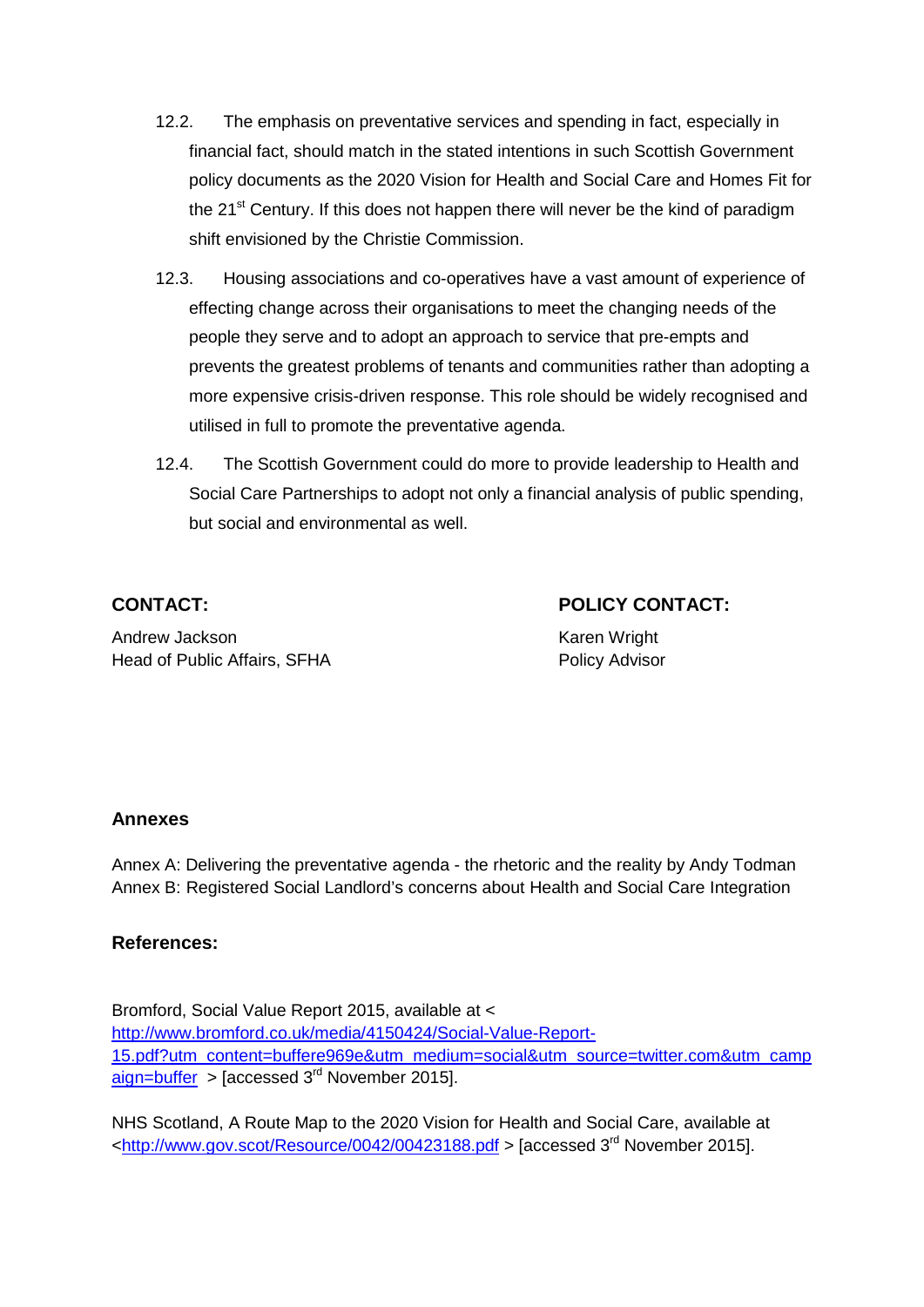Joint Improvement Team, River Clyde Homes Extra Care Team – Sustaining Wellbeing, Sustaining Relationships, Sustaining Tenancies, 2015. Available at [<http://www.jitscotland.org.uk/example-of-practice/river-clyde-homes-extra-care-team](http://www.jitscotland.org.uk/example-of-practice/river-clyde-homes-extra-care-team-sustaining-wellbeing-sustaining-relationships-sustaining-tenancies/)[sustaining-wellbeing-sustaining-relationships-sustaining-tenancies/](http://www.jitscotland.org.uk/example-of-practice/river-clyde-homes-extra-care-team-sustaining-wellbeing-sustaining-relationships-sustaining-tenancies/) > [accessed 3<sup>rd</sup>] November 2015].

Scottish Government, Homes Fit for the 21<sup>st</sup> Century, The Scottish Government's Strategy and Action Plan for Housing in the Next Decade: 2011-2020, 2011, Available at [<http://www.gov.scot/Publications/2011/02/03132933/2>](http://www.gov.scot/Publications/2011/02/03132933/2) [accessed 3rd November 2015]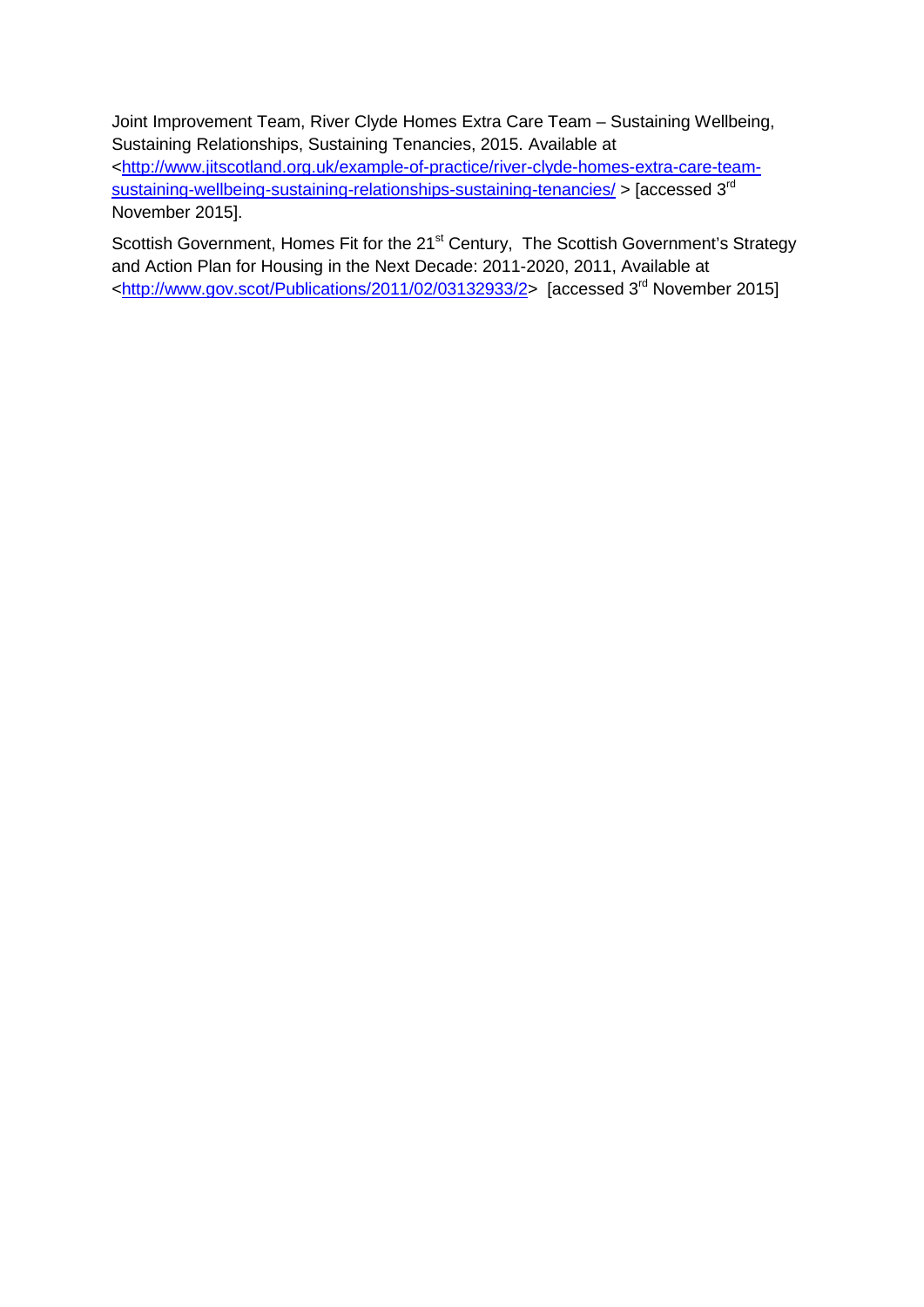## **Annex A: Delivering the preventative agenda - the rhetoric and the reality**

The information contained in this annex is submitted for the Committee's information to illuminate by way of anecdotal experience some of the issues facing our members that we allude to in our main submission. This appendix does not reflect the SFHA's position and should not be taken as doing so.

Author: Andy Todman MBA MSc BSc (Hons) CMgr MCMI CIHCM, Care & Repair Manager at Dumfries & Galloway at Loreburn Housing Association.

Andy Todman is the Care & Repair Manager for Dumfries & Galloway at Loreburn Housing Association and is Loreburn's lead on Health & Social Care Integration. In addition Andy is the Interim Chair of Care & Repair Scotland, the national coordinating body for the Care & Repair Agencies. Outside work Andy is active in the Voluntary Sector and is currently the Chair of Nithsdale Council of Voluntary Service and is a founding trustee of The Hub – your community action centre, a development trust in Dumfries. Andy assisted in the formation of the Dumfries & Galloway Third Sector Interface through membership of the Interface Working Group and was the Interface signatory on the first Change Fund submission made by Dumfries & Galloway.

## **Delivering the preventative agenda - the rhetoric and the reality**

## **The need for strategic leadership to maximise the potential of the Public Bodies (Joint Working) Scotland Act and the Community Empowerment (Scotland) Act in the new Health and Social Care Integration Localities**

## **A view from the front line**

A SPIN Analysis (Situation Problem Implication Need)

## **Situation**

- 1. Dumfries & Galloway is a large rural area with a dispersed population. Service delivery is challenging owing to the rurality and transport infrastructure. In addition the population of the region is aging rapidly and health and social care services are being severely stretched to meet the demands.
- 2. The Council of Voluntary Service (CVS) network used to be present in each of the old district council areas of Dumfries & Galloway and provided a community embedded intermediary function to help grow and foster new services in response to local demand. The CVS's also provided Voluntary Sector trustee opportunities so people could experience what it was like to manage a local Voluntary Sector organisation. With the introduction of the Third Sector Interface the CVS intermediary roles were transferred to the Interface and both Scottish Government and Local Authority funding to the CVS's terminated. Most of the former CVS's have ceased to operate.
- 3. The creation of the Third Sector Interface and the transfer of both services and staff from the CVS network was a very difficult time. It has resulted in the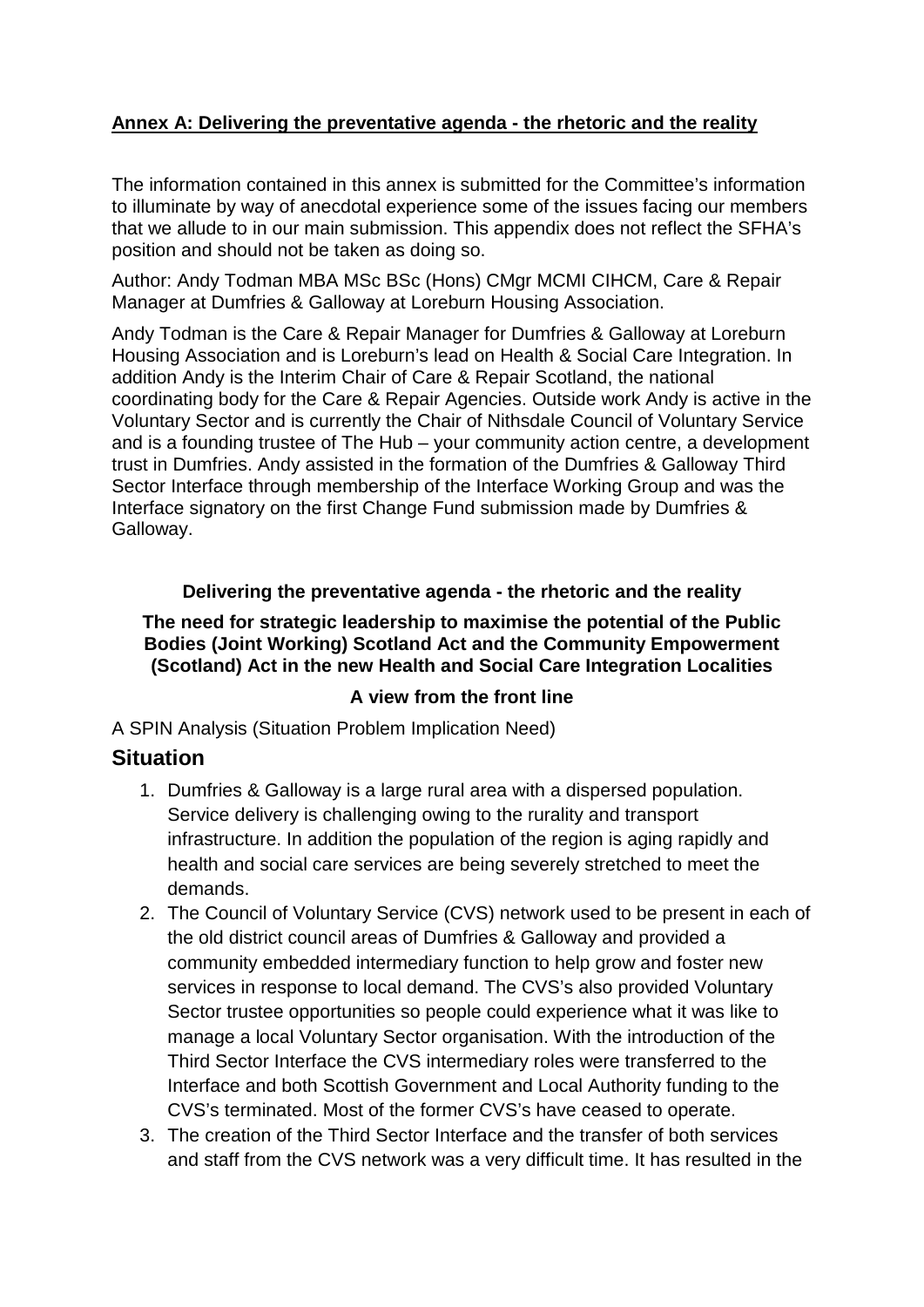loss of local CVS Boards and their trustees with a grass roots local focus and local intelligence. The Interface has had to become a more strategic organisation as a requirement of the Government and the Local Authority with different staff with different remits which has reduced the local contact. The reduction in Local Authority funding has reduced the number of charities and small local organisations operating in Dumfries & Galloway. The Local Authority also has to review and rationalise its Community Learning & Development Services in the wake of significant funding cuts. So overall the changes detailed above have compromised the long term sustainability of Voluntary Sector services and undermined the local groups who are not in a position to engage in what is required. A further compounding issue is that small local voluntary organisations have to become more commercial to help them become sustainable. The intensive support that is required to build the commercial skills sets is not available at the level to be meaningful.

4. The new Health & Social Care Integration (H&SCI) Localities mirror the old district council areas and are currently in the process of drafting their locality delivery plans. The Joint Strategic Needs Assessment (JSNA) has highlighted the following:

## **Extracts from Dumfries & Galloway JSNA:**

Extract 1

*"There are some markers that the ambition of right support, right place, right time are not being fully met, one of which is the number of emergency hospital admissions, which are less desirable than planned admissions and another is the number of delayed discharges. This is the situation now in Dumfries & Galloway:*

*• Emergency admissions have gone up 18% over the last four years for residents aged85 or older, from 1,600 in 2009/10 to 1,900 in 2013/14*

*Source: SMR01, ISD Scotland*

*• The number of bed days lost due to delayed discharges across all our hospitals have increased from 3,000 in 2011-12 to 12,800 in 2014-15*

*Local delayed discharge data, NHS Dumfries & Galloway*

#### Extract 2

*Just as important is the idea of social isolation. When people don't have a strong support network of friends and family, or find their community unsupportive or even just find that they don't have enough time to themselves, like many unpaid Carers, then their health and wellbeing can suffer. Small communities can be very supportive but are not always equally welcoming to everyone.*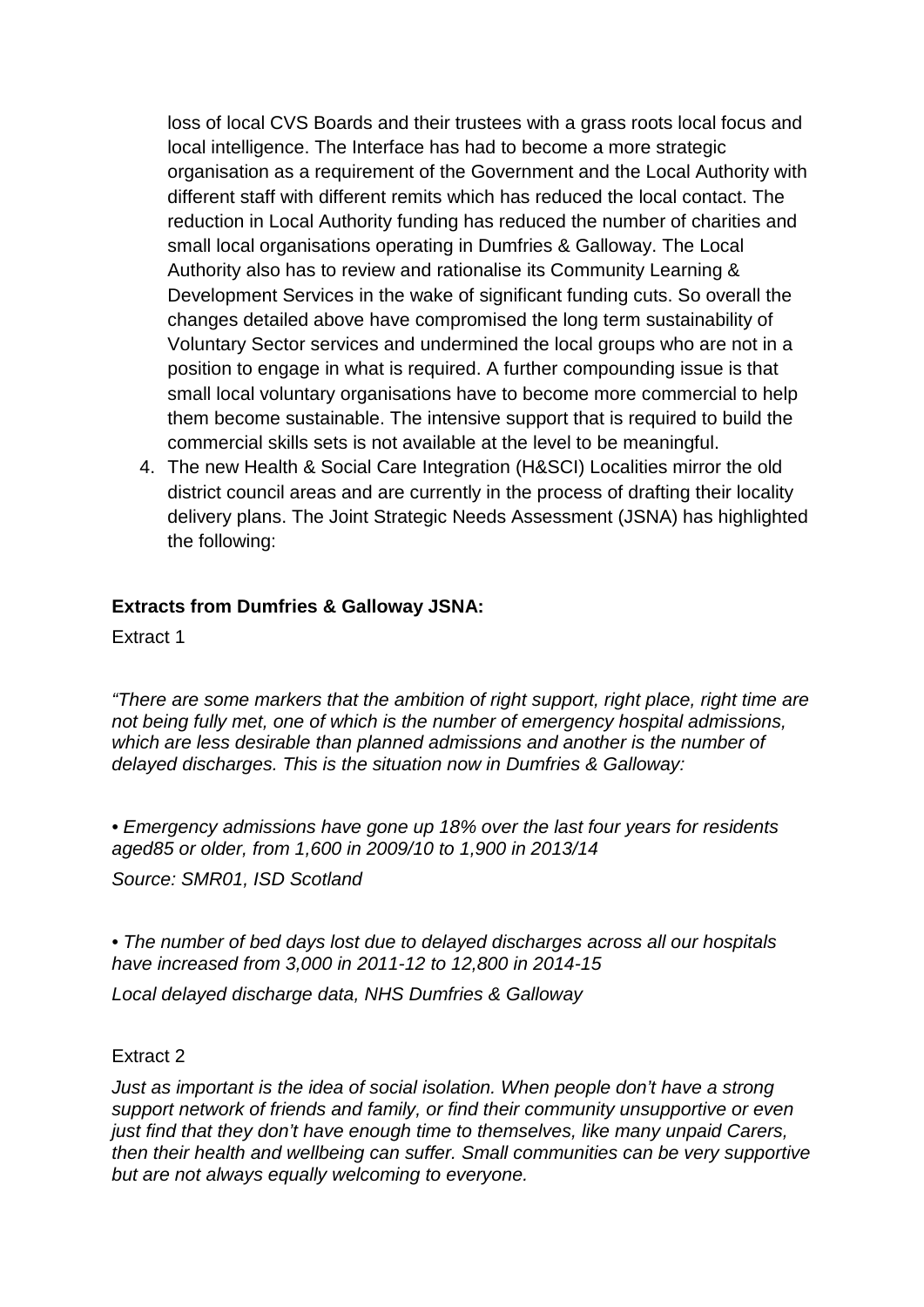*Here are a couple of examples that illustrate why isolation was chosen as theme:*

*• The number of older adults (aged 75 or older) living alone is likely to nearly double (from 6,400 to 11,700) by 2037. NRS Households projections, 2012 based*

*• According to the Census 2011 there were nearly 15,000 unpaid Carers in our region, and 29% (4,300) of these were providing more than 50 hours of care per week.* 

*Census 2011, table LC3301SC"*

The extracts from the Joint Strategic Needs Assessment show the types of pressures the Localities are under and they have to create new innovative services by fully engaging with Housing and the Voluntary and Independent sectors. The reshaping care agenda with the move to preventative and community based services needs a strong and fully engaged and supported Voluntary Sector. The Voluntary Sector has been compromised as detailed above and is not able to realise the opportunities or outcomes offered by H&SCI. A participatory appraisal is currently taking place on the level of engagement with the Locality Planning process to highlight areas and issues.

5. The Community Empowerment Act has many aspects that mirror or complement The Public Bodies (Joint Working) Scotland Act, for instance the local outcomes improvement plan, the localities focus, the production of a locality plan and participation requests. Therefore there are areas of potential joint working to create mutual outcomes particularly around communities delivering public services. What is unclear is the extent to which this potential has been highlighted at Government level and cascaded down to the H&SCI Localities.

# **Problems**

New innovative and community embedded services need to be developed to bring together local potential and capabilities to solve the severe Health & Social Care issues Dumfries & Galloway face – in a collaborative gain approach. But there is not the strategic leadership both nationally and regionally to bring together the aspect of both pieces of legislation to drive the required changes to maximise the potential. The key problem areas are:

- 1. The H&SCI Localities while involving the Voluntary Sector do not have sufficient community development skills and capacities
- 2. The H&SCI Localities are under time and financial pressure to deliver solutions but developing community based services takes time and resources.
- 3. The Third Sector Interface has limited capacity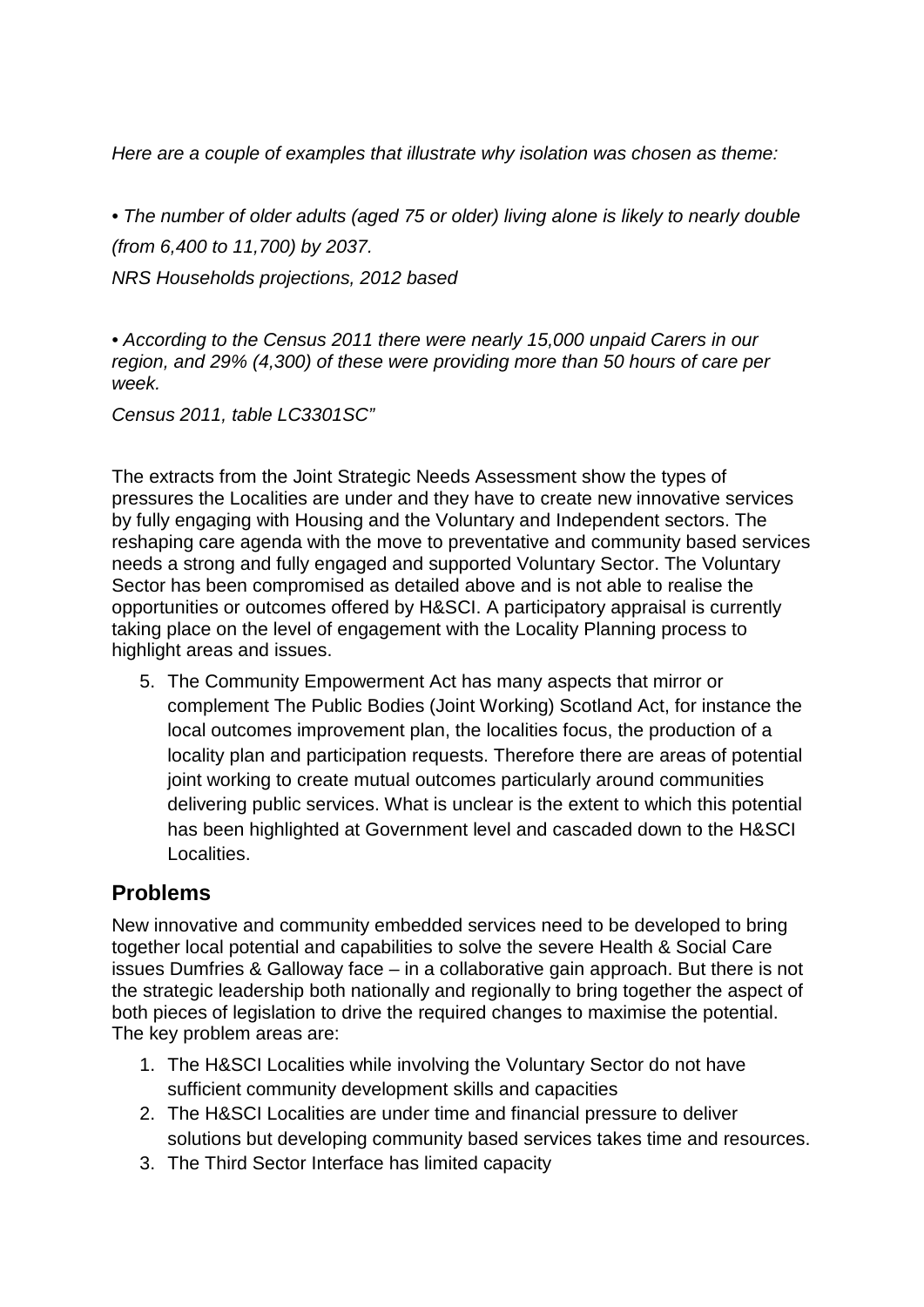- 4. Communities need locally based help and support to develop new ideas and to have the support of the "wrap around" portfolio of services to incubate, develop and foster the fledgling organisations.
- 5. There is not a sufficient understanding by many of the H&SCI partners of the "housing offering" and the importance of housing in delivering the national health and social care outcomes.

# **Implication**

The implication is that the current opportunity posed by the development of the H&SCI locality plans and the supporting locality delivery plans and the Community Empowerment Act will be lost, to the detriment of the communities of Dumfries & **Galloway** 

# **Need**

There is a need for a community anchor and focal point organisation with an established local presence in each locality which has proven customer engagement systems and a portfolio of appropriate skill sets to act as a strategic facilitator to assist the H&SCI Locality Management, the Third Sector Interface and local communities to bring about a realisation of the preventative outcomes offered by the two pieces of legislation.

# **Suggestion**

Housing Associations are very well placed to work in this Community Anchor focal point organisation role outlined above and could be funded to provide the above services.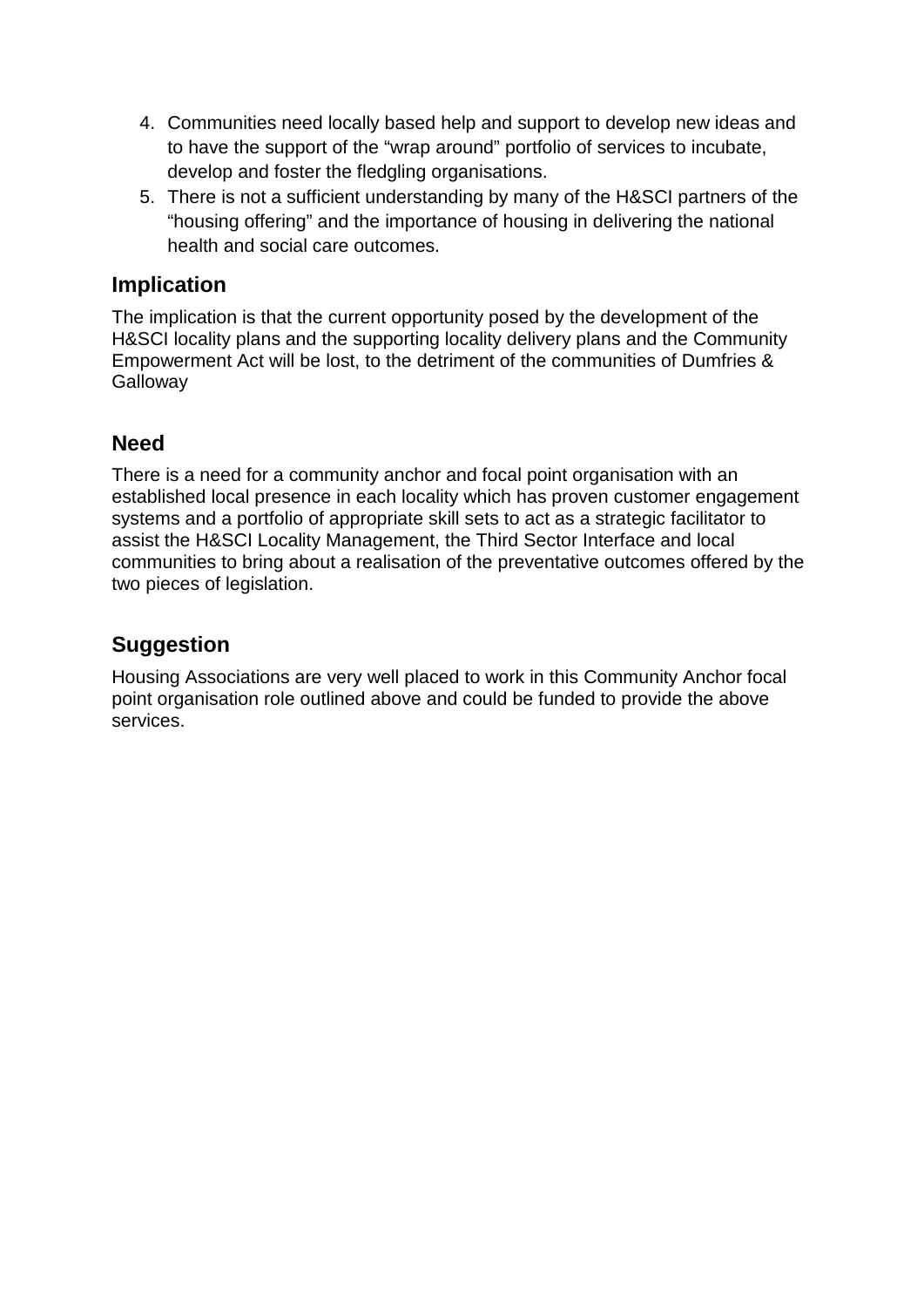## **Annex B: Registered Social Landlord's concerns about Health and Social Care Integration**

This has been included in our submission to convey our member's concerns about the formation of Health and Social Care Partnerships commissioning services locally.

A key concern voiced by our members are that the role of housing is not recognised in the creation of local partnerships, and housing representatives feel that they are not being engaged in the discussions of partnerships. Furthermore, many of our members that span multiple local authorities hold acute concerns about creating and working with multiple local processes, and others have raised that they are unsure of who to contact to become involved in partnerships.

These quotes were taken from a Joint Improvement Team<sup>[4](#page-19-0)</sup> Registered Social Landlord Engagement with Health and Social Care survey in April 2015 which posed the question:

## **"Do you have any concerns regarding the new health and social care partnerships process so far?"**

 *"Being able to work nationally across geographical area we cover. [There are] different partnerships developing nationally. Finally, it is difficult to know how to influence H&SC partners to involve housing partners."* 

*"Yes – there is a need for effective communications for example of what is happening, progress etc. There is also a need for collaborative working, openness and transparency. Essentially to be assured that RSl's have a strong place within the planning process - from a practical perspective."* 

 *" I have not been approached re the formation of plans/delivery proposals etc."* 

*"… we are not aware of how to engage with the new partnerships and don't know who to contact to find out more. I previously asked for this to be discussed through local essential connections meetings - but as far as I know this has not yet been agreed."*

*"As stated a lack of clear understanding of roles of partners and expectations of service delivery of each."* 

<span id="page-19-0"></span><sup>4</sup> <http://www.jitscotland.org.uk/>